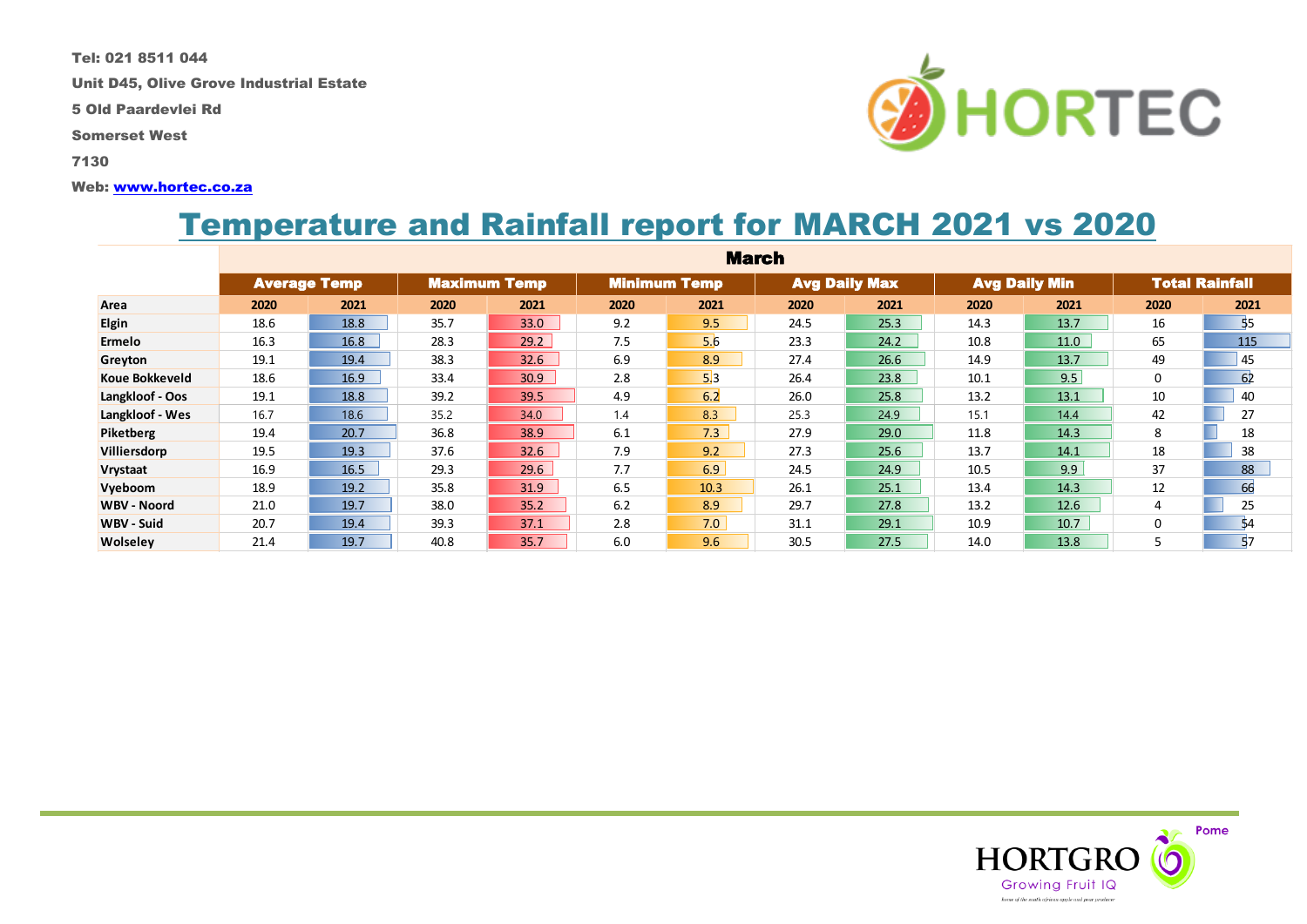## Monthly Heat Units and Growing degree days - March 2021 vs 2020

|                       | <b>March</b>                        |       | <b>March</b>     |              |  |  |
|-----------------------|-------------------------------------|-------|------------------|--------------|--|--|
| Area                  | Heat units (2020) Heat units (2021) |       | GDD (2020)       | GDD (2021)   |  |  |
| Elgin                 | 6425                                | 6477  | 292              | 293          |  |  |
| <b>Ermelo</b>         | 4740                                | 5112  | 218              | 235          |  |  |
| Greyton               | 6792                                | 7001  | 317              | 316          |  |  |
| <b>Koue Bokkeveld</b> | 6614                                | 5240  | 256              | 207          |  |  |
| Langkloof - Oos       | 6846                                | 6567  | 298              | 292          |  |  |
| Langkloof - Wes       | 5198                                | 6441  | 224              | 298          |  |  |
| Piketberg             | 7050                                | 8160  | 306              | 361          |  |  |
| Villiersdorp          | 7057                                | 6957  | 326              | 306          |  |  |
| <b>Vrystaat</b>       | 5134                                | 4904  | 233              | 229          |  |  |
| Vyeboom               | 6613                                | 6814  | 303              | 301          |  |  |
| <b>WBV - Noord</b>    | 8263                                | 7201  | 355              | 317          |  |  |
| WBV - Suid            | 8180                                | 7064  | 341              | 307          |  |  |
| <b>Wolseley</b>       | 8497                                | 7145  | 380              | 324          |  |  |
|                       |                                     |       |                  |              |  |  |
|                       | <b>Sep - Mar</b>                    |       | <b>Sep - Mar</b> |              |  |  |
| Area                  | Heat units (2020) Heat units (2021) |       | GDD (2020)       | GDD (2021)   |  |  |
| Elgin                 | 39841                               | 36940 | 1775             | 1648         |  |  |
| <b>Ermelo</b>         | 38123                               | 36435 | 1662             | 1616         |  |  |
| Greyton               | 46163                               | 43515 | 2041             | 1902         |  |  |
| <b>Koue Bokkeveld</b> | 38770                               | 35568 | 1401             | 1289         |  |  |
| Langkloof - Oos       | 41763                               | 39111 | 1819             | 1678         |  |  |
| Langkloof - Wes       | 36982                               | 37030 | 1642             | 1664         |  |  |
| Piketberg             | 43915                               | 43822 | 1832             | 1848         |  |  |
| Villiersdorp          | 44552                               | 43258 | 1973             | 1885         |  |  |
| <b>Vrystaat</b>       | 40214                               | 38261 | 2127             | 1719         |  |  |
| Vyeboom               | 40022                               | 41966 | 1865             | 1812         |  |  |
| <b>WBV - Noord</b>    | 51477                               | 47017 | 2111             | 1919         |  |  |
| <b>WBV - Suid</b>     | 50966                               | 47314 | 2044             | 1879<br>2138 |  |  |

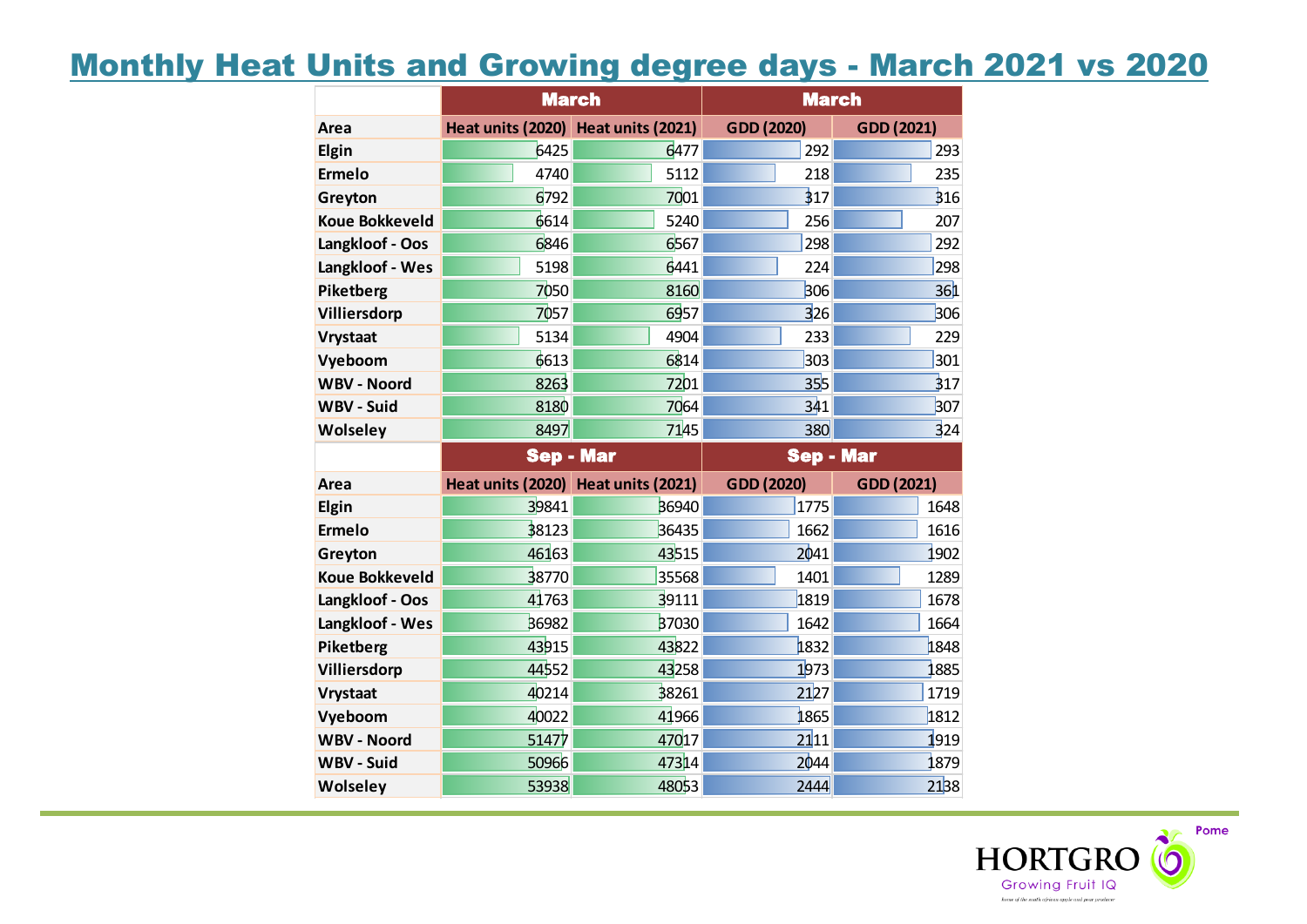Tel: 021 8511 044

Unit D45, Olive Grove Industrial Estate

5 Old Paardevlei Rd

Somerset West

7130

Web: [www.hortec.co.za](http://www.hortec.co.za/)

# Temperature and Rainfall report for MARCH 2020 vs 2019

|                       | <b>March</b> |                                            |      |      |      |                     |      |                      |      |                      |                |                       |  |
|-----------------------|--------------|--------------------------------------------|------|------|------|---------------------|------|----------------------|------|----------------------|----------------|-----------------------|--|
|                       |              | <b>Average Temp</b><br><b>Maximum Temp</b> |      |      |      | <b>Minimum Temp</b> |      | <b>Avg Daily Max</b> |      | <b>Avg Daily Min</b> |                | <b>Total Rainfall</b> |  |
| Area                  | 2020         | 2021                                       | 2020 | 2021 | 2020 | 2021                | 2020 | 2021                 | 2020 | 2021                 | 2020           | 2021                  |  |
| Franschhoek           | 21.9         | 20.6                                       | 39.6 | 33.1 | 10.4 | 11.3                | 29.0 | 26.8                 | 16.3 | 15.7                 | 4              | <b>B7</b>             |  |
| <b>Koue Bokkeveld</b> | 18.6         | 16.9                                       | 33.4 | 30.9 | 2.8  | 5.3                 | 26.4 | 23.8                 | 10.1 | 9.5                  | 0              | 62                    |  |
| Ladismith             | 21.1         | 20.8                                       | 38.9 | 37.6 | 6.6  | 11.0                | 29.3 | 28.3                 | 13.9 | 14.5                 | 18             | 46                    |  |
| Langkloof - Oos       | 19.1         | 18.8                                       | 39.2 | 39.5 | 4.9  | 6 <sub>2</sub>      | 26.0 | 25.8                 | 13.2 | 13.1                 | 10             | 40                    |  |
| Langkloof - Wes       | 16.7         | 18.6                                       | 35.2 | 34.0 | 1.4  | 8.3                 | 25.3 | 24.9                 | 15.1 | 14.4                 | 42             | 27                    |  |
| Montagu               | 21.7         | 20.9                                       | 39.7 | 38.6 | 5.8  | 8.6                 | 30.0 | 28.8                 | 14.4 | 14.2                 | 4              | 16                    |  |
| <b>Nuy</b>            | 21.1         | 20.2                                       | 38.9 | 32.6 | 6.2  | 9.4                 | 29.3 | 27.7                 | 13.7 | 13.8                 | 0              | 15                    |  |
| Robertson             | 20.6         | 20.2                                       | 38.3 | 39.1 | 6.0  | 8.4                 | 28.6 | 28.0                 | 14.2 | 14.2                 | $\overline{7}$ | 27                    |  |
| Simondium             | 21.9         | 19.9                                       | 39.8 | 36.4 | 10.1 | 8.1                 | 29.2 | 28.1                 | 15.7 | 13.8                 | 4              | 62                    |  |
| Stellenbosch          | 20.5         | 19.8                                       | 37.9 | 34.9 | 8.0  | 10.5                | 28.4 | 26.8                 | 14.2 | 14.0                 | 4              | 33                    |  |
| <b>Tulbagh</b>        | 20.1         | 19.9                                       | 37.4 | 32.3 | 8.3  | 11.3                | 29.2 | 27.4                 | 13.2 | 14.4                 | 9              | 83                    |  |
| <b>Waterberg</b>      | 21.2         | 20.5                                       | 32.9 | 33.4 | 12.7 | 10.8                | 28.0 | 27.4                 | 15.1 | 15.2                 | 14             | 30                    |  |
| <b>WBV - Noord</b>    | 21.0         | 19.7                                       | 38.0 | 35.2 | 6.2  | 8.9                 | 29.7 | 27.8                 | 13.2 | 12.6                 | 4              | 25                    |  |
| <b>WBV - Suid</b>     | 20.7         | 19.4                                       | 39.3 | 37.1 | 2.8  | 7.0                 | 31.1 | 29.1                 | 10.9 | 10.7                 | 0              | 54                    |  |
| Wellington            | 22.4         | 21.5                                       | 39.4 | 37.8 | 9.5  | 12.1                | 30.0 | 28.7                 | 16.0 | 15.4                 | 1              | 19                    |  |



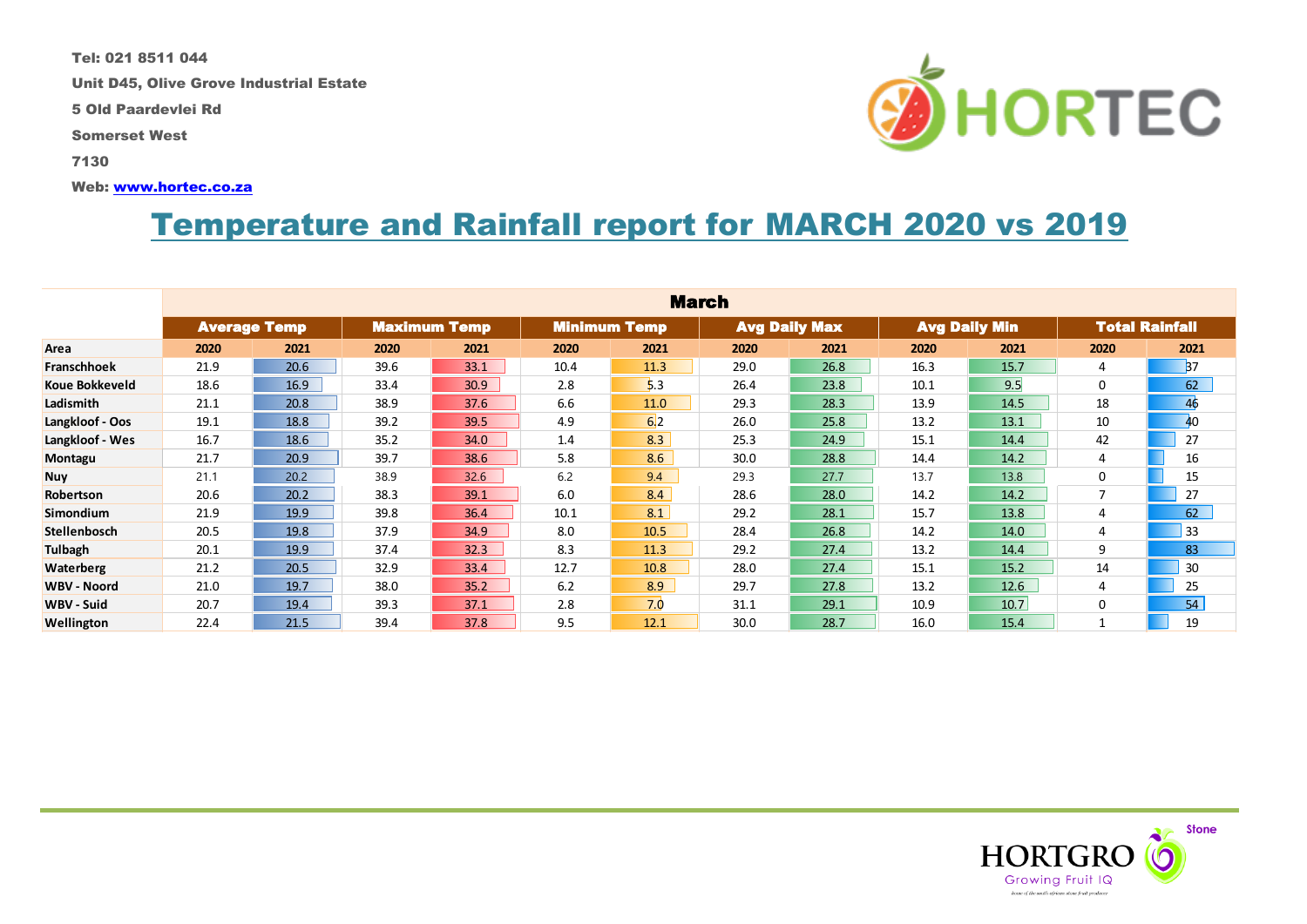# Monthly Heat Units & Growing degree days - March 2021 vs 2020

|                        |                                     | <b>March</b> | <b>March</b>      |                   |  |  |
|------------------------|-------------------------------------|--------------|-------------------|-------------------|--|--|
| Area                   | Heat Units (2020) Heat Units (2021) |              | <b>GDD (2020)</b> | <b>GDD (2021)</b> |  |  |
| <b>Franschhoek</b>     | 8869                                | 7877         | 394               | 350               |  |  |
| <b>Koue Bokkeveld</b>  | 6614                                | 5240         | 256               | 207               |  |  |
| Ladismith              | 8278                                | 8039         | 359               | 353               |  |  |
| Langkloof - Oos        | 6846                                | 6567         | 298               | 292               |  |  |
| <b>Langkloof - Wes</b> | 5198                                | 6441         | 224               | 298               |  |  |
| <b>Montagu</b>         | 8750                                | 8122         | 379               | 357               |  |  |
| <b>Nuy</b>             | 8297                                | 7586         | 357               | 333               |  |  |
| <b>Robertson</b>       | 7925                                | 7567         | 354               | 345               |  |  |
| <b>Simondium</b>       | 8842                                | 7348         | 362               | 333               |  |  |
| <b>Stellenbosch</b>    | 7805                                | 7323         | 352               | 322               |  |  |
| <b>Tulbagh</b>         | 7600                                | 7338         | 346               | 338               |  |  |
| <b>Waterberg</b>       | 8312                                | 7830         | 357               | 351               |  |  |
| <b>WBV - Noord</b>     | 8263                                | 7201         | 355               | 317               |  |  |
| <b>WBV - Suid</b>      | 8180                                | 7064         | 341               | 307               |  |  |
| <b>Wellington</b>      | 9214                                | 8539         | 380               | 374               |  |  |